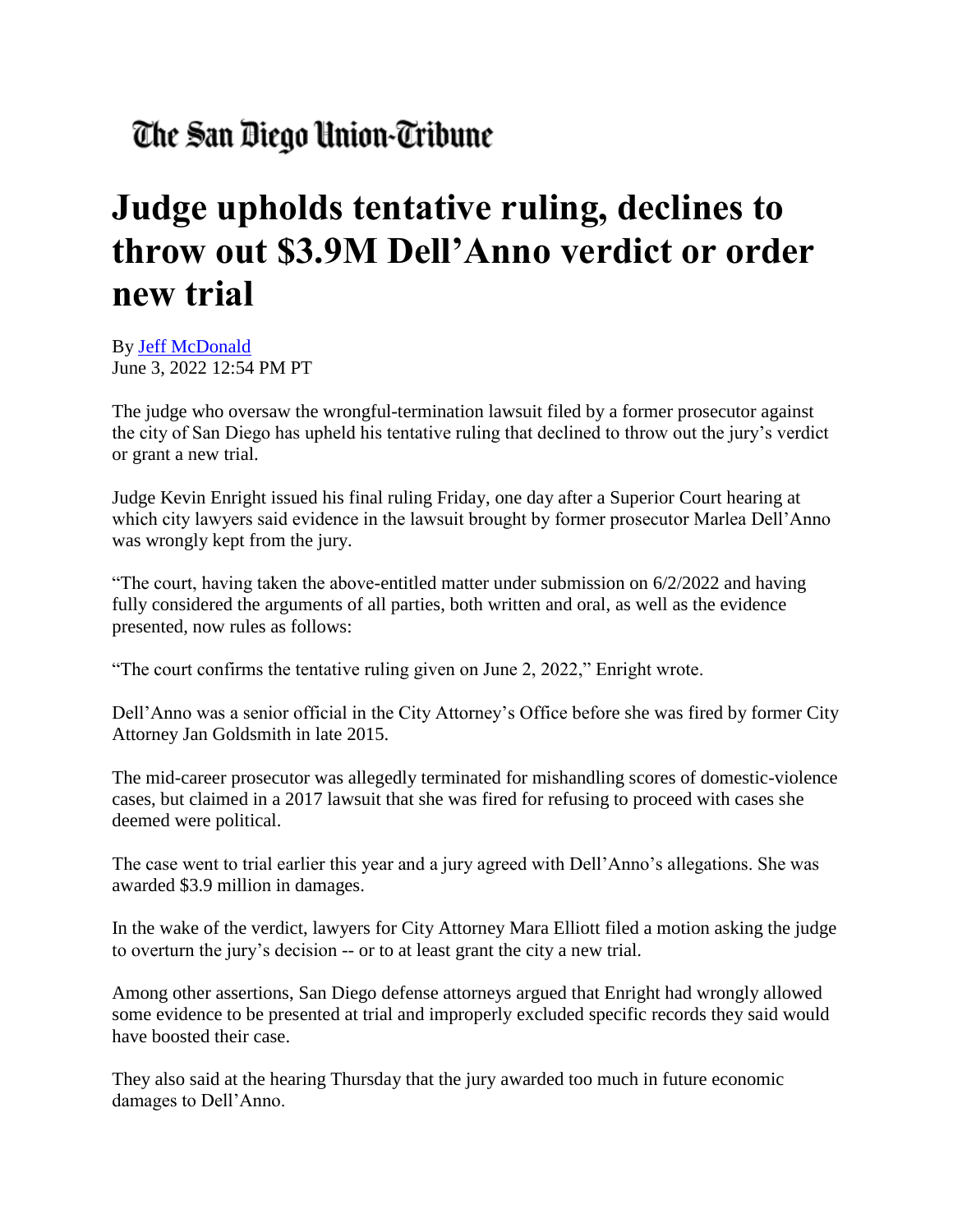The judge rejected all of the city's arguments.

Elliott's office did not immediately respond to a request for comment on Friday. A spokeswoman also declined to say whether the city plans to appeal the jury verdict or judge's ruling.

## The San Diego Union-Tribune

## **In tentative ruling, judge rejects motion to set aside \$3.9M verdict in City Attorney's Office case**

By [Jeff McDonald](https://www.sandiegouniontribune.com/sdut-jeff-mcdonald-staff.html) June 2, 2022 5:07 PM PT

A San Diego Superior Court judge has so far rejected a request to throw out a nearly \$4 million jury award in favor of a former City Attorney's Office prosecutor who was fired almost seven years ago.

Judge Kevin Enright also declined to order a second trial as sought by the city of San Diego, finding there was no reason to retry a case that took almost six weeks to adjudicate earlier this year.

"A new trial may only be granted in California if a miscarriage of justice occurred," the judge wrote in a tentative ruling that was released before the hearing Thursday afternoon.

The office of City Attorney Mara Elliott filed the motion to set aside the verdict after a jury awarded \$3.9 million to former Assistant City Attorney Marlea Dell'Anno in late March.

Enright listened to arguments from both sides Thursday about the appropriateness of the financial damages awarded to Dell'Anno and his decision to exclude certain documents from evidence. He said he would issue a final ruling soon.

"I'd like to consider this further," he said at the conclusion of the hearing.

Dell'Anno was terminated in 2015, allegedly for mishandling scores of domestic violence cases.

But she won a wrongful-termination lawsuit she filed against the city and former City Attorney Jan Goldsmith, whom she accused of retaliating against her for refusing to prosecute cases she felt were unwarranted.

Lawyers for the city of San Diego argued that Dell'Anno was properly disciplined.